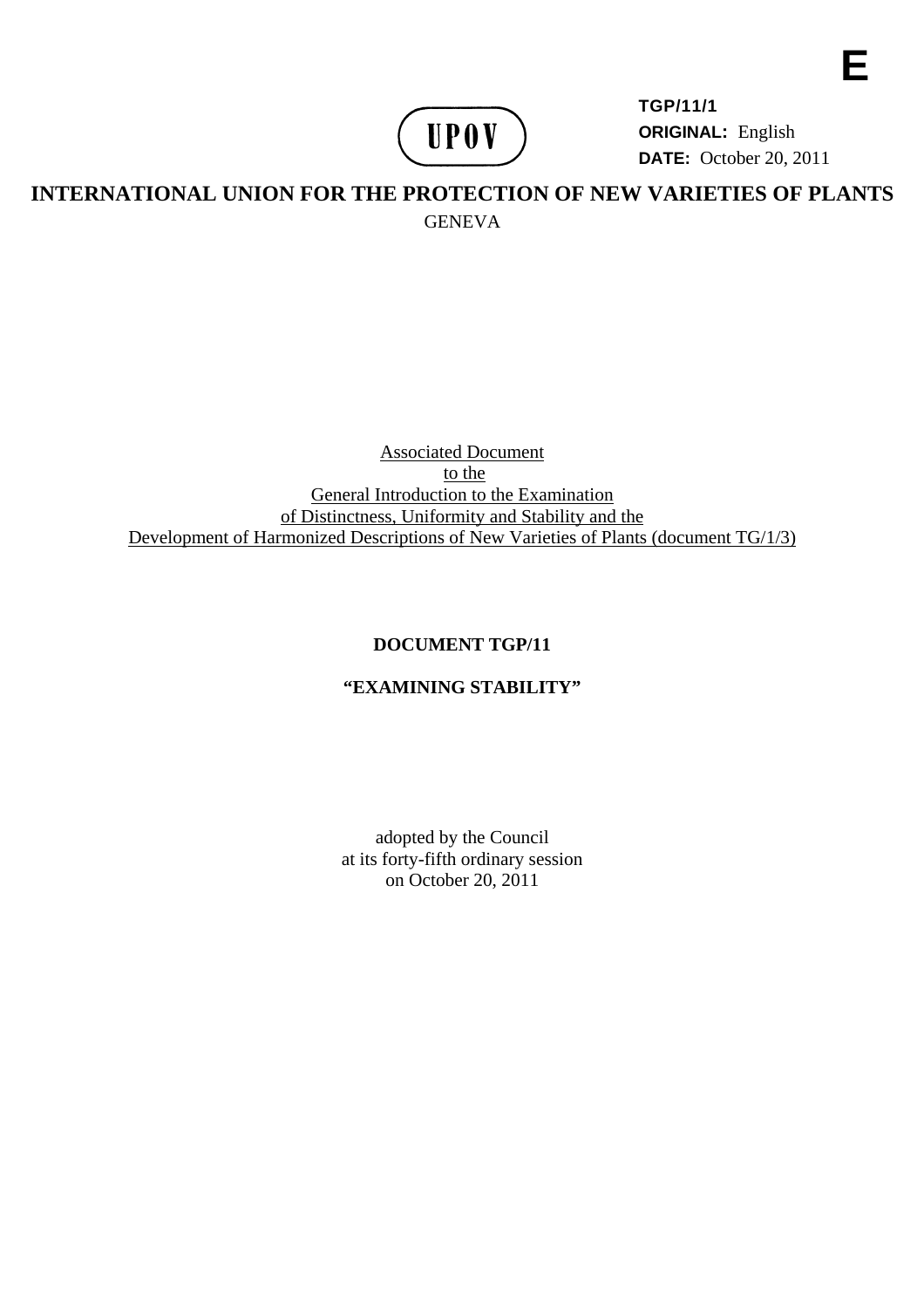#### **1. INTRODUCTION**

 The General Introduction (document TG/1/3) explains the following with regard to Stability:

"7.1 Requirements of the UPOV Convention

 Article 6 (1)(d) of the 1961/1972 and 1978 Acts of the UPOV Convention require that a variety 'must be stable in its essential characteristics, that is to say, it must remain true to its description after repeated reproduction or propagation or, where the breeder has defined a particular cycle of reproduction or multiplication, at the end of each cycle.' Similarly, Article 9 of the 1991 Act of the UPOV Convention requires that a variety 'shall be deemed to be stable if its relevant characteristics remain unchanged after repeated propagation or, in the case of a particular cycle of propagation, at the end of each such cycle.'

#### "7.2 Relevant / Essential Characteristics

 The relevant or essential characteristics include at least all characteristics used for the examination of DUS or included in the variety description established at the date of grant of protection of that variety. Therefore, all obvious characteristics may be considered, irrespective of whether they appear in the Test Guidelines or not."

 Thus it is clear that in the context of the UPOV Convention, references to Stability and its examination refer to the stability **of the variety,** after repeated propagation. Differences in the expression of a characteristic that occur on a part of the plant are to be considered with regard to uniformity, and not stability. This is outlined in document TGP/10/1 Sections 4.2.2.4 and 4.2.2.3.

### **2. EXAMINATION OF STABILITY**

### **2.1 Nature of stability and its connection with uniformity**

2.1.1 The General Introduction explains the following with regard to the examination of Stability:

"7.3.1.1 In practice, it is not usual to perform tests of stability that produce results as certain as those of the testing of distinctness and uniformity. However, experience has demonstrated that, for many types of variety, when a variety has been shown to be uniform, it can also be considered to be stable. Furthermore, if the variety is not stable, material produced will not conform to the characteristics of the variety, and where the breeder is unable to provide material conforming to the characteristics of the variety, the breeder's right may be cancelled.

"7.3.1.2 Where appropriate, or in cases of doubt, stability may be tested, either by growing a further generation, or by testing a new seed or plant stock to ensure that it exhibits the same characteristics as those shown by the previous material supplied. Further guidance on the examination of stability is considered in document TGP/11, 'Examining Stability'."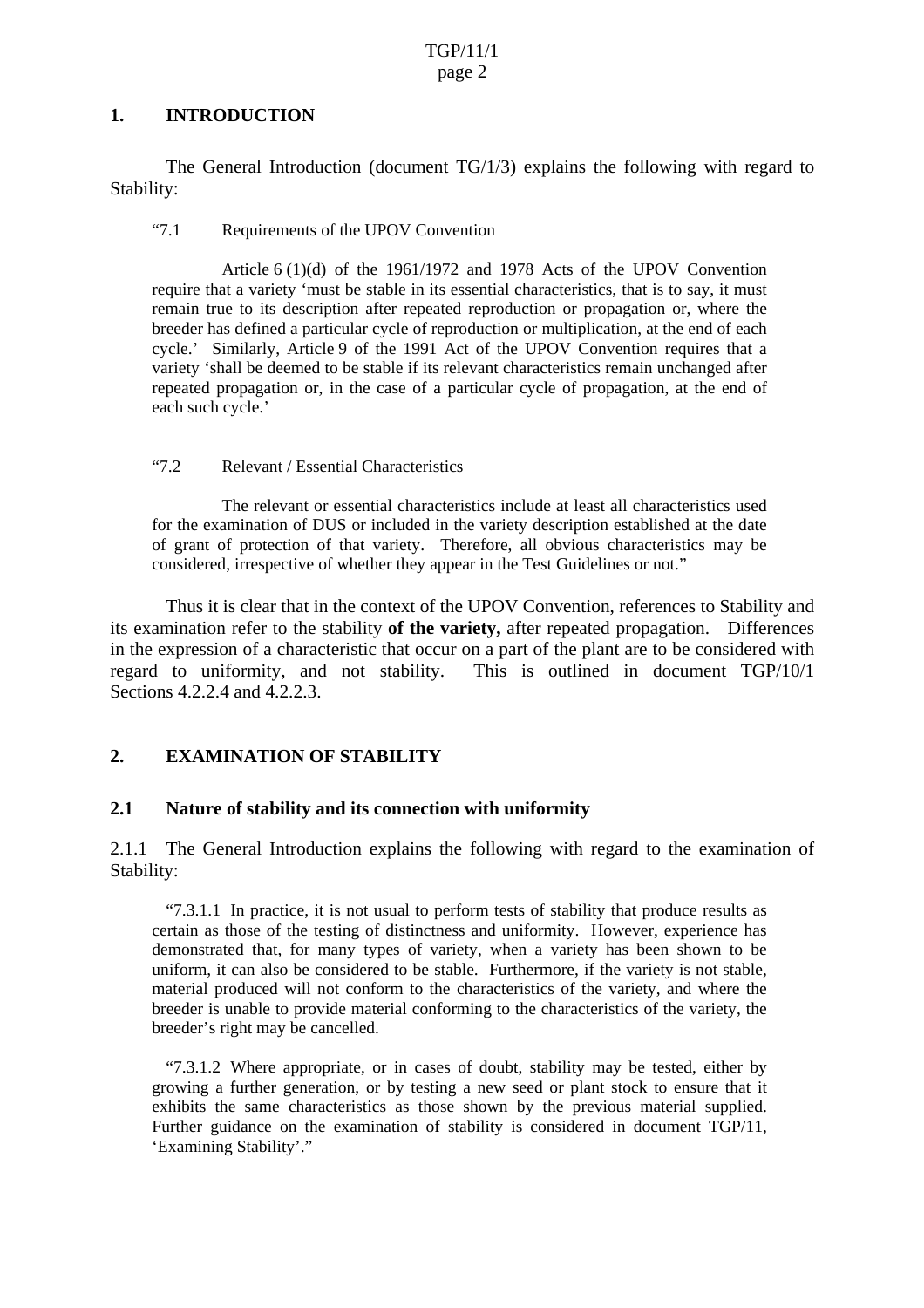#### TGP/11/1 page 3

The purpose of document TGP/11, therefore, is to provide guidance, in the form of illustrative examples, on the examination of stability where this is considered suitable by the examination authority.

2.1.2 The stability of the candidate variety depends on the maintenance breeding effort in order to ensure that the variety will remain in conformity to the type and uniform. Samples resulting from repeated propagation of the candidate variety should be uniform and conform to the initial sample for all relevant characteristics.

#### **2.2 Practical aspects to consider for the examination of stability**

Where considered appropriate, the testing of stability should be conducted by either: (i) testing a new seed or plant stock, or (ii) testing a seed or plant stock obtained from propagation of the initial sample. In the case of (i), the examination authority should request the applicant to provide the sample of plant material to be tested for stability. In the case of (ii) the propagation cycle can be undertaken by the examination authority as long as it can ensure the safety and reliability of the propagation procedure; this should nonetheless be an exceptional situation.

### **2.3 Examples of examining for stability**

The examples in the following Annexes illustrate possible approaches of how individual authorities address the examination of stability. These examples relate to situations where the examination authority has chosen to ascertain whether the stability criterion has been met by the candidate varieties as a matter of routine; no examples are provided though for cases of doubt concerning the stability of a particular variety.

[Annex I follows]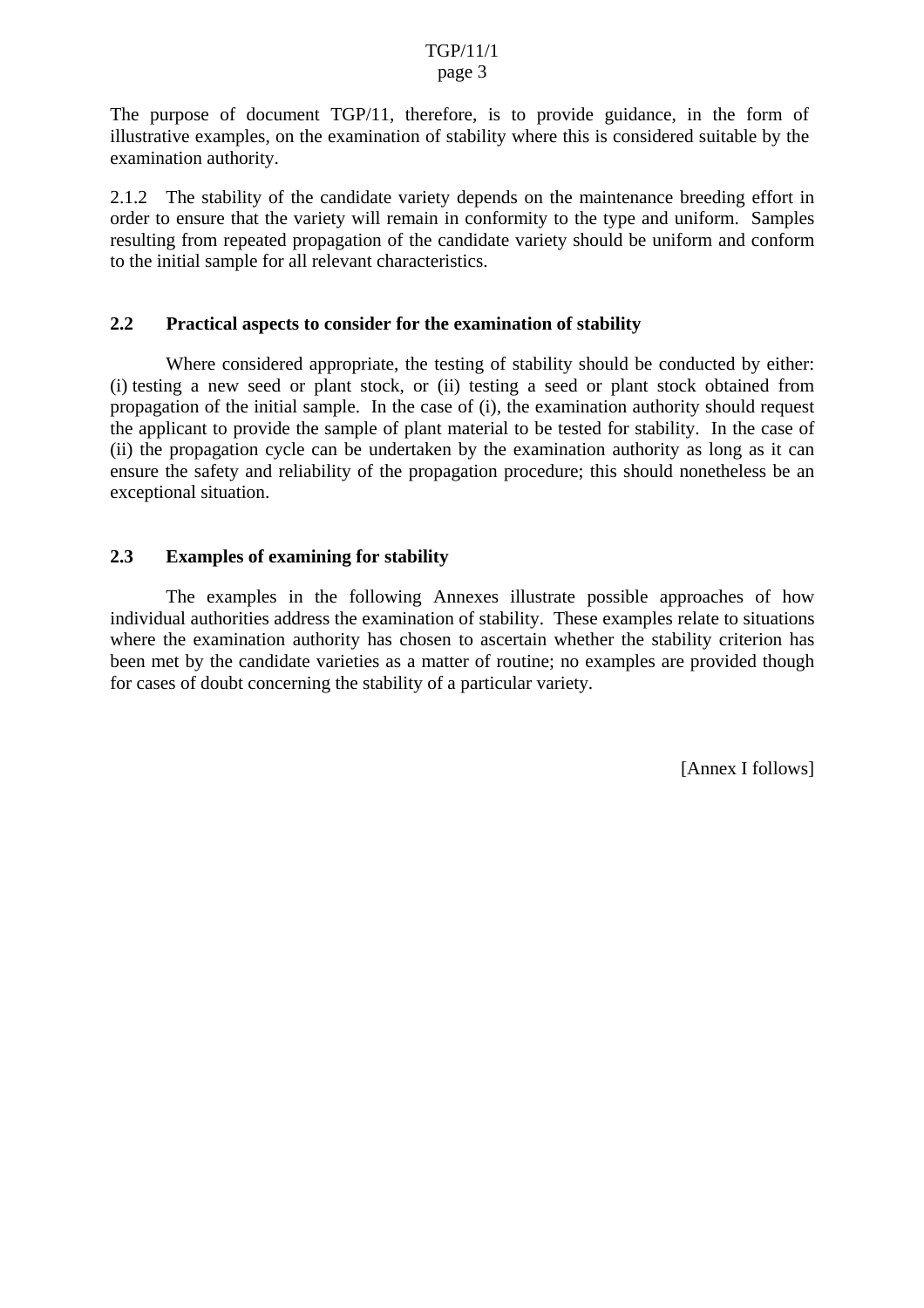### TGP/11/1

### ANNEX I

## *Annex I Examination based on samples submitted by the breeder*

I.1 *Phaseolus vulgaris* in Australia: Two seed samples of the candidate variety, from different cycles of propagation, are requested from the breeder and sown in the DUS trial side by side. For testing stability, the second sample of the candidate variety is compared to the first sample to establish that there is no difference between them in their relevant characteristics. The variety is considered to be stable if the two samples conform with each other.

I.2 A similar approach as under I.1 is used for hybrid varieties where the stability is tested on the hybrid itself. The breeder is requested to submit samples from different cycles of propagation, which are compared side-by-side in the field.

I.3 *Malus domestica* mutation varieties in New Zealand: Five trees are required to be supplied on MM106 rootstock for the examination of distinctness. The trees should be from at least the second propagation cycle and not from budwood harvested from the original mutation. It is recommended that the second propagation cycle trees have no more than 20% of the trees coming from any single stick of budwood.

In addition to the five trees supplied for the examination of distinctness, a second set of test trees are required for the assessment of uniformity and stability. The minimum number of trees required is 25 trees on MM106, or 30 trees on M9. The trees can be located on a site selected by the breeder or agent and should be established at the same time as trees supplied for the examination of distinctness. These trees should be at least second propagation cycle trees and be of the same standard and quality as those used for the testing of distinctness.

[Annex II follows]